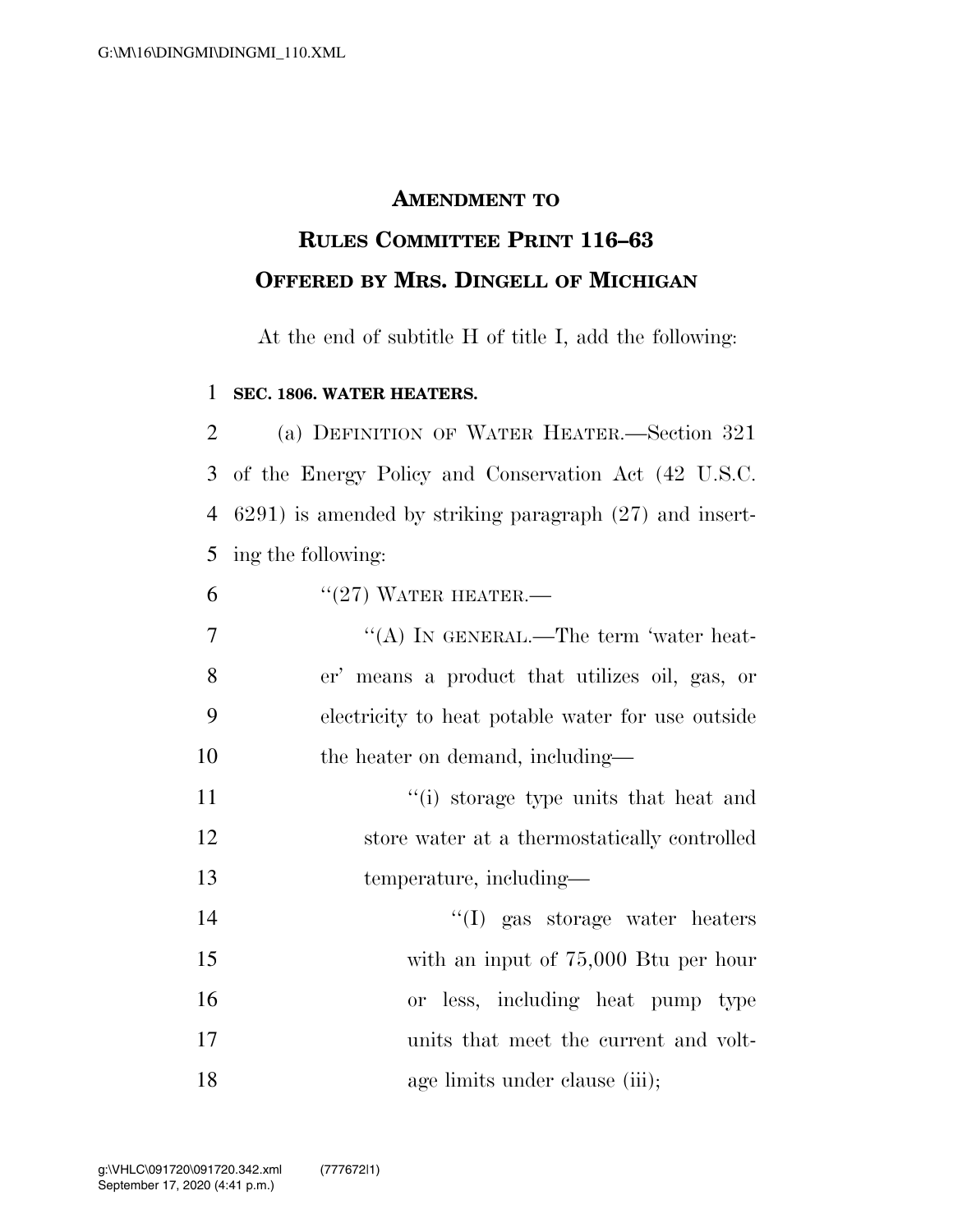| $\mathbf{1}$   | "(II) oil storage water heaters                |
|----------------|------------------------------------------------|
| $\overline{2}$ | with an input of 105,000 Btu per               |
| 3              | hour or less; and                              |
| $\overline{4}$ | "(III) electric storage water heat-            |
| 5              | ers with an input of 12 kilowatts or           |
| 6              | less, including heat pump type units           |
| 7              | that meet the current and voltage lim-         |
| 8              | its under clause (iii);                        |
| 9              | $\lq\lq$ (ii)(I) instantaneous type units that |
| 10             | heat water but contain not more than 1         |
| 11             | gallon of water per 4,000 Btu per hour of      |
| 12             | input; and                                     |
| 13             | $``(II)$ in the case of—                       |
| 14             | "(aa) gas instantaneous                        |
| 15             | water heaters, have an input of                |
| 16             | $200,000$ Btu per hour or less and             |
| 17             | are designed and marketed to                   |
| 18             | provide outlet hot water at a                  |
| 19             | thermostatically controlled tem-               |
| 20             | perature of less than 180 degrees              |
| 21             | Fahrenheit;                                    |
| 22             | "(bb) oil instantaneous                        |
| 23             | water heaters, have an input of                |
| 24             | $210,000$ Btu per hour or less;                |
| 25             | and                                            |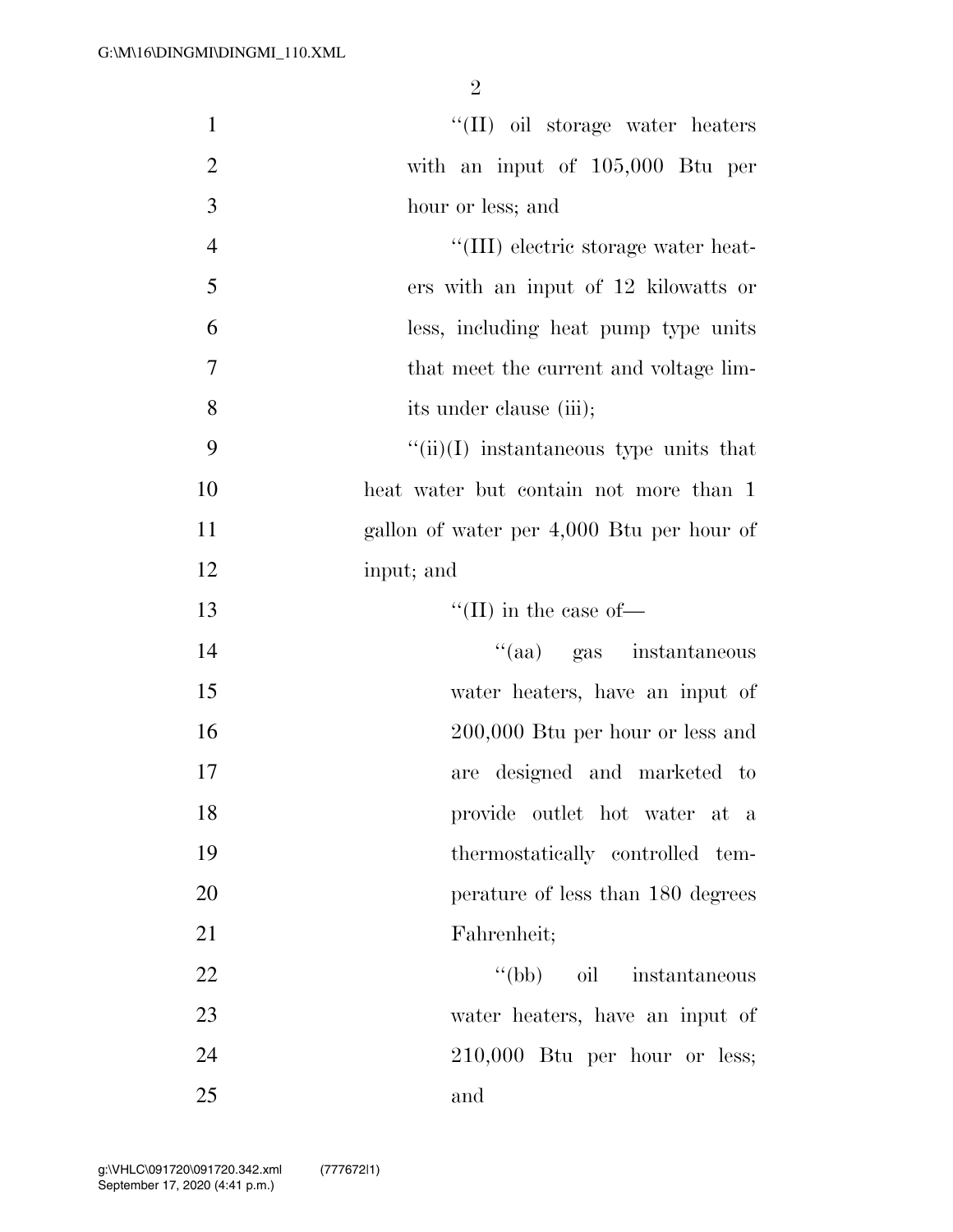| $\mathbf{1}$   | "(cc) electric instantaneous                  |
|----------------|-----------------------------------------------|
| $\overline{2}$ | water heaters, have an input of               |
| 3              | 12 kilowatts or less;                         |
| $\overline{4}$ | "(iii) heat pump type units (including)       |
| 5              | add-on heat pumps, integrated heat pumps      |
| 6              | with storage, split-system heat pumps that    |
| 7              | consist of a separate heat pump and stor-     |
| 8              | age tank that are designed and marketed       |
| 9              | to operate together, and all ancillary equip- |
| 10             | ment, such as fans, storage tanks, pumps,     |
| 11             | electric resistance heating elements, or      |
| 12             | controls necessary for the device to per-     |
| 13             | form its function) that—                      |
| 14             | $\lq\lq$ (I) have a maximum current           |
| 15             | rating of 24 amperes at a voltage not         |
| 16             | greater than 250 volts; and                   |
| 17             | are designed to transfer<br>``(II)            |
| 18             | thermal energy from 1 temperature             |
| 19             | level to a different temperature level        |
| 20             | for the purpose of heating water;             |
| 21             | "(iv) solar thermal-assisted electric         |
| 22             | storage units; and                            |
| 23             | $``(v)$ solar thermal-assisted fossil fuel    |
| 24             | storage units.                                |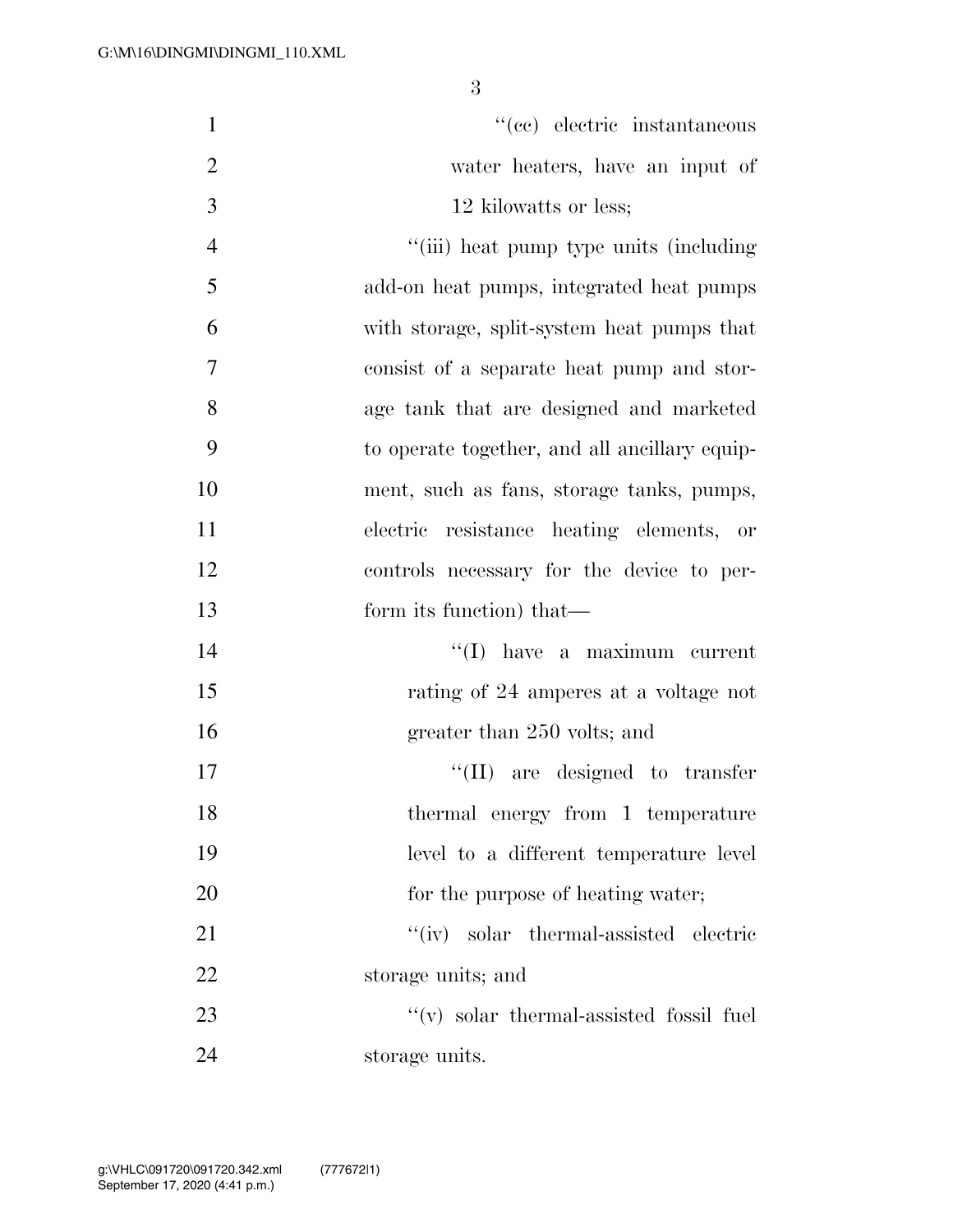| $\mathbf{1}$   | "(B) EXCLUSIONS.—Unless otherwise de-             |
|----------------|---------------------------------------------------|
| $\overline{2}$ | termined by the Secretary under section           |
| 3              | $325(e)(7)(B)$ , the term 'water heater' does not |
| $\overline{4}$ | include—                                          |
| 5              | "(i) electric storage type units de-              |
| 6              | scribed in subparagraph $(A)(i)(III)$ that—       |
| $\tau$         | "(I) are designed and marketed                    |
| 8              | exclusively for commercial building               |
| 9              | applications; and                                 |
| 10             | $\lq\lq$ (II)(aa) are designed, con-              |
| 11             | structed, inspected, tested, and                  |
| 12             | stamped in accordance with Section                |
| 13             | IV, Part HLW, or Section X of the                 |
| 14             | Boiler and Pressure Vessel Code pro-              |
| 15             | mulgated by the American Society of               |
| 16             | Mechanical Engineers;                             |
| 17             | "(bb) exclusively use 3-phase                     |
| 18             | electricity, are designed and mar-                |
| 19             | keted to provide outlet hot water                 |
| 20             | at a thermostatically controlled                  |
| 21             | temperature of 180 degrees                        |
| 22             | Fahrenheit or greater, and oper-                  |
| 23             | ate only at rated voltages of not                 |
| 24             | less than 208 volts; or                           |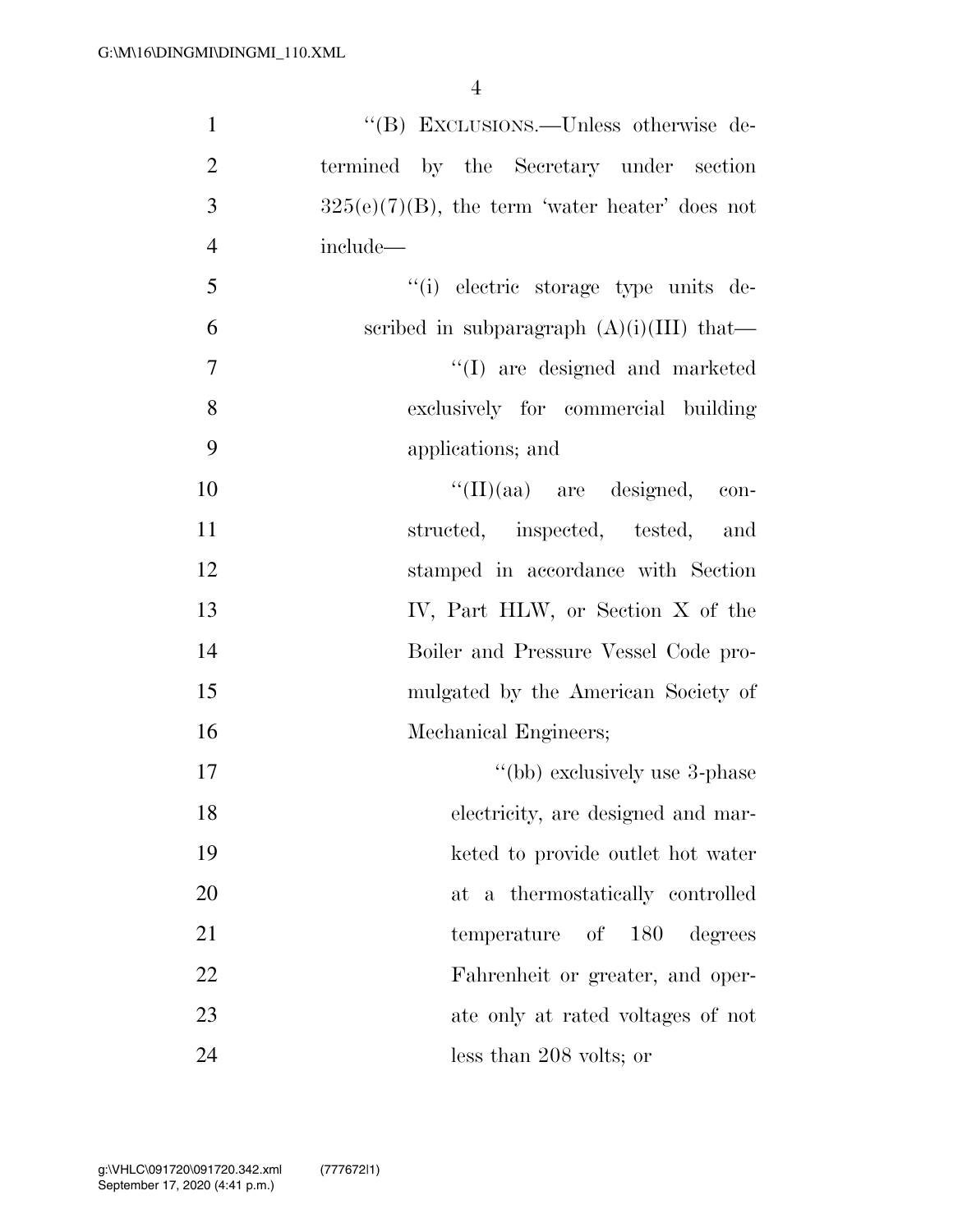| $\mathbf{1}$   | "(cc) exclusively use single-                         |
|----------------|-------------------------------------------------------|
| $\overline{2}$ | phase electricity, are designed                       |
| 3              | and marketed to provide outlet                        |
| $\overline{4}$ | hot water at a thermostatically                       |
| 5              | controlled temperature of 180 de-                     |
| 6              | grees Fahrenheit or greater, and                      |
| 7              | operate only at a rated voltage of                    |
| 8              | $277$ volts; or                                       |
| 9              | "(ii) gas storage type units described                |
| 10             | in subparagraph $(A)(i)(I)$ that—                     |
| 11             | "(I) are designed and marketed                        |
| 12             | exclusively for commercial building                   |
| 13             | applications; and                                     |
| 14             | "(II) are designed, constructed,                      |
| 15             | inspected, tested, and stamped in ac-                 |
| 16             | cordance with Section IV, Part HLW,                   |
| 17             | of the Boiler and Pressure Vessel                     |
| 18             | Code promulgated by the American                      |
| 19             | Society of Mechanical Engineers.                      |
| 20             | "(C) MULTI-INPUT ELECTRIC<br>$\operatorname{STORAGE}$ |
| 21             | WATER HEATER.—The term 'multi-input elec-             |
| 22             | tric storage water heater' means a product            |
| 23             | $that-$                                               |
| 24             | "(i) is not a heat pump type unit de-                 |
| 25             | scribed in subparagraph $(A)(iii)$ ; and              |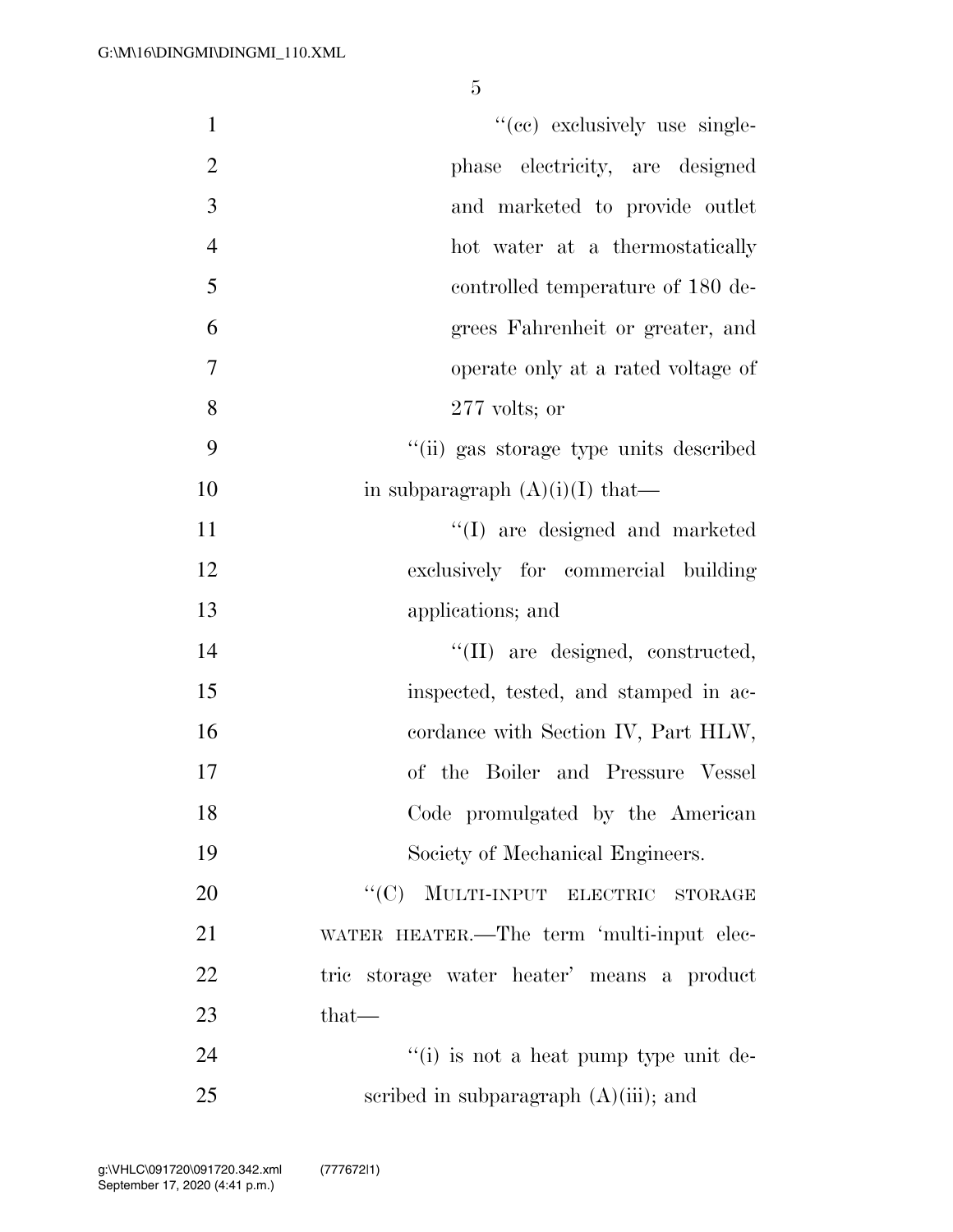| $\mathbf{1}$   | "(ii) is designed, marketed, or shipped          |
|----------------|--------------------------------------------------|
| $\overline{2}$ | from the manufacturer with a capability of       |
| 3              | operating or being configured to operate at      |
| $\overline{4}$ | inputs greater than, equal to, or below 12       |
| 5              | kilowatts.                                       |
| 6              | "(D) SOLAR THERMAL-ASSISTED ELECTRIC             |
| 7              | STORAGE UNIT.—The term 'solar thermal-as-        |
| 8              | sisted electric storage unit' means a unit that— |
| 9              | "(i) has an input of $12$ kilowatts or           |
| 10             | less;                                            |
| 11             | "(ii) has at least 2 dedicated ports in          |
| 12             | addition to the ports used for introduction      |
| 13             | and delivery of potable water for the sup-       |
| 14             | ply and return of water or a heat transfer       |
| 15             | fluid heated externally by solar panels;         |
| 16             | "(iii) does not have electric resistance         |
| 17             | heating elements located in the lower half       |
| 18             | of the storage tank;                             |
| 19             | "(iv) has the temperature sensing de-            |
| 20             | vice that controls the auxiliary electric heat   |
| 21             | source located in the upper half of the          |
| 22             | storage tank; and                                |
| 23             | "(v) has a ratio of less than $0.70$ for         |
| 24             | the proportion that the certified first hour     |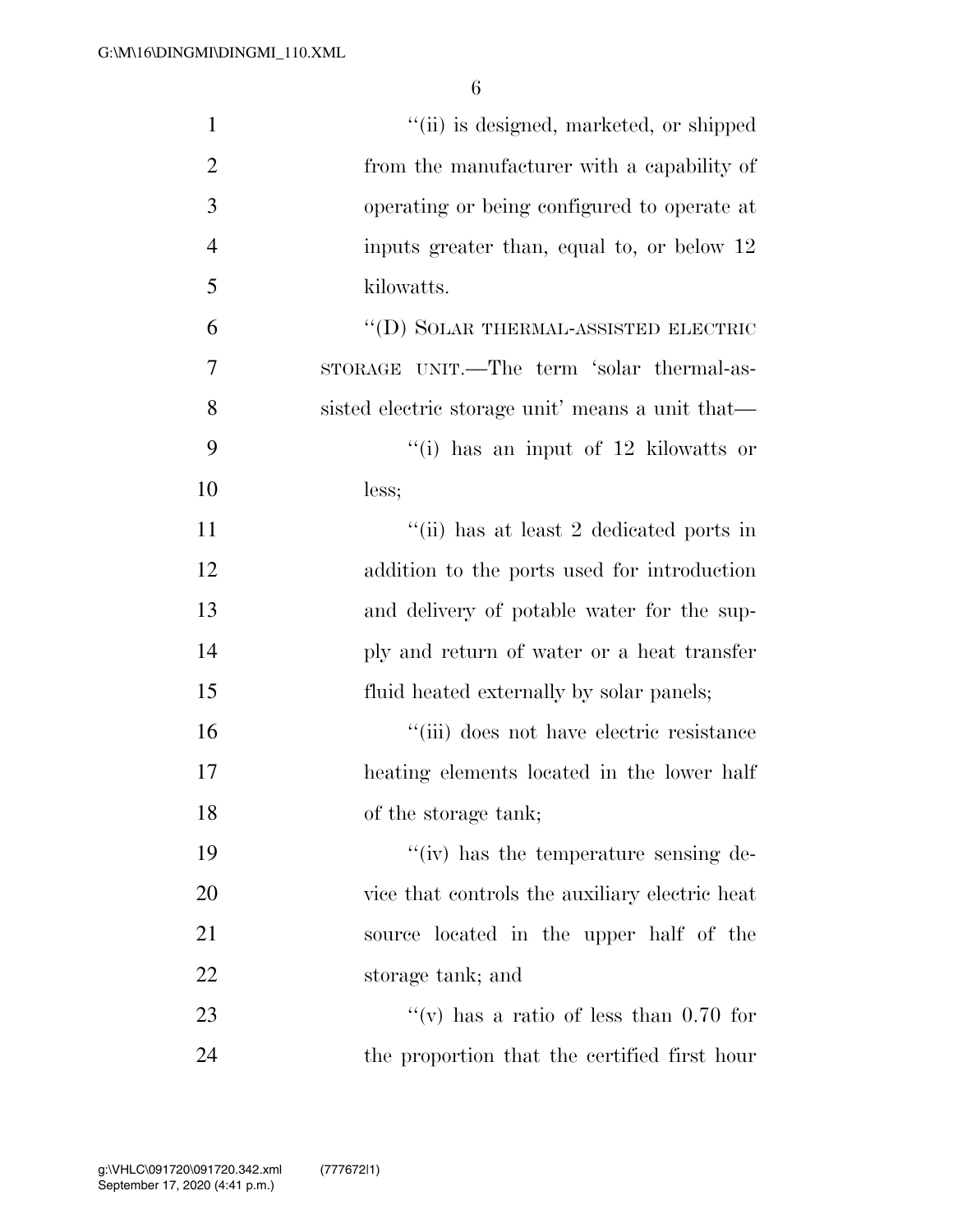| $\mathbf{1}$   | rating bears to the nominal volume of the                 |
|----------------|-----------------------------------------------------------|
| $\overline{2}$ | storage tank.".                                           |
| 3              | (b) STANDARDS FOR WATER HEATERS.-Section                  |
| 4              | $325(e)$ of the Energy Policy and Conservation Act $(42)$ |
| 5              | U.S.C. $6295(e)$ is amended by adding at the end the fol- |
| 6              | lowing:                                                   |
| 7              | $``(7)$ EXEMPTED WATER HEATERS.—                          |
| 8              | "(A) DEFINITION OF EXEMPTED WATER                         |
| 9              | HEATER.—In this paragraph, the term 'exempt-              |
| 10             | ed water heater' means a water heater de-                 |
| 11             | scribed in section $321(27)(B)$ .                         |
| 12             | "(B) MONITORING OF SHIPMENTS.—                            |
| 13             | "(i) SUBMISSION OF DATA.—Not later                        |
| 14             | than 90 days after the date of enactment                  |
| 15             | of this paragraph, and not later than May                 |
| 16             | 1 of each year thereafter, the Secretary                  |
| 17             | shall require each manufacturer of water                  |
| 18             | heaters to report to the Secretary the                    |
| 19             | quantity of exempted water heaters, in                    |
| 20             | each category of exempted water heaters,                  |
| 21             | that the manufacturer shipped in the pre-                 |
| 22             | ceding calendar year.                                     |
| 23             | ``(ii)<br>CONFIDENTIALITY REQUIRE-                        |
| 24             | MENTS.—The Secretary shall treat ship-                    |
| 25             | ment data reported by manufacturers                       |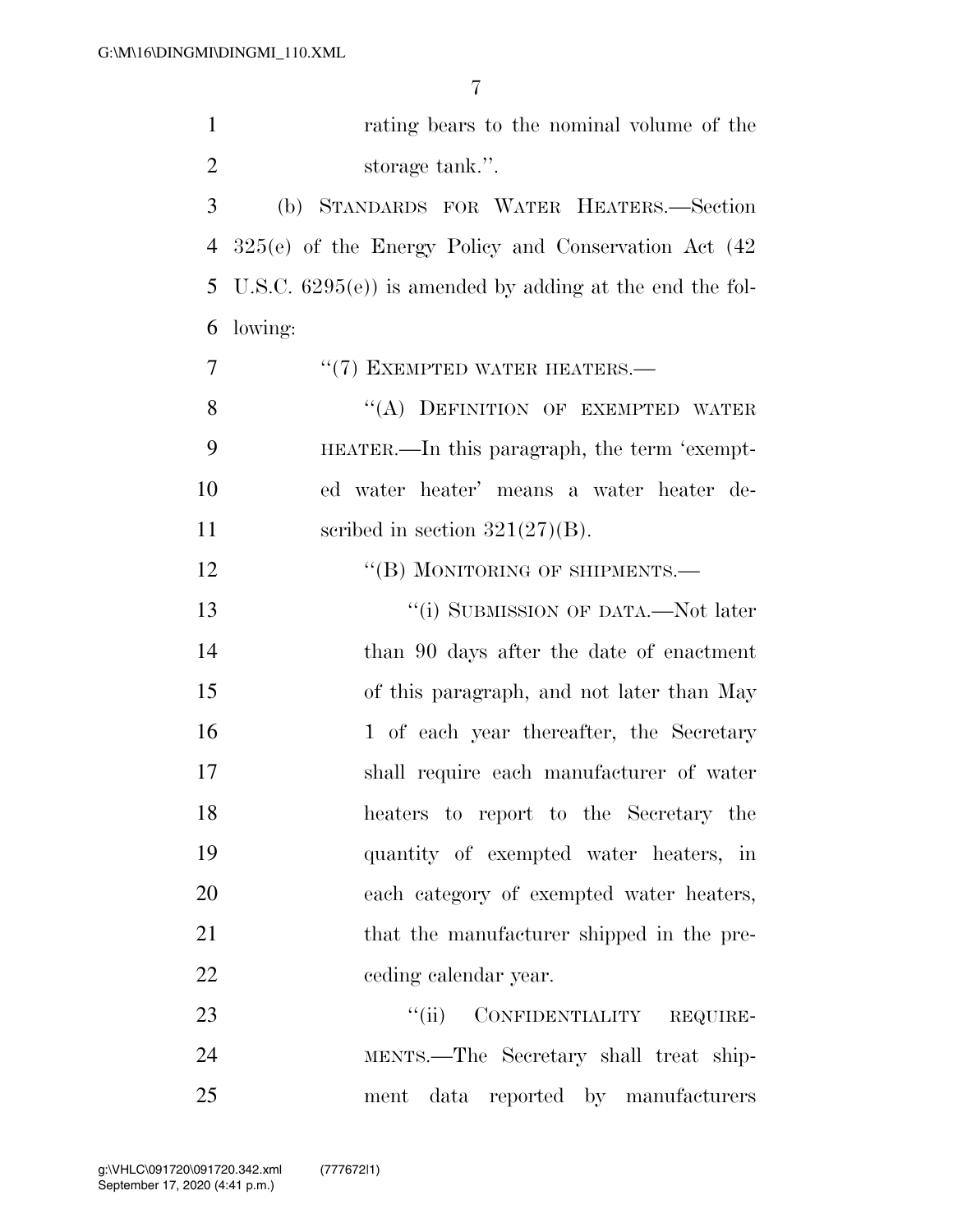| $\mathbf{1}$   | under clause (i) as confidential business in- |
|----------------|-----------------------------------------------|
| $\overline{2}$ | formation subject to appropriate confiden-    |
| 3              | tial data safeguards.                         |
| $\overline{4}$ | "(iii) PUBLICATION.-                          |
| 5              | ``(I)<br><b>BASELINE</b><br><b>SHIPMENT</b>   |
| 6              | DATA.—Not later than 120 days after           |
| $\overline{7}$ | the date of enactment of this para-           |
| 8              | graph, the Secretary shall publish an         |
| 9              | analysis of the data collected under          |
| 10             | clause (i) for public comment, subject        |
| 11             | applicable confidentiality safe-<br>$\rm{to}$ |
| 12             | guards, which shall serve as the base-        |
| 13             | line data for the analysis described in       |
| 14             | subclause $(II)(bb)$ .                        |
| 15             | $``(II)$ PERCENTAGE<br><b>GROWTH</b>          |
| 16             | FROM BASELINE.—Not later than                 |
| 17             | June 1 of each year after the year in         |
| 18             | which the Secretary publishes data            |
| 19             | subclause (I), the Secretary<br>under         |
| 20             | shall publish—                                |
| 21             | "(aa) an analysis of the data                 |
| 22             | collected under clause (i) for pub-           |
| 23             | lic comment, subject to applicable            |
| 24             | confidentiality safeguards;                   |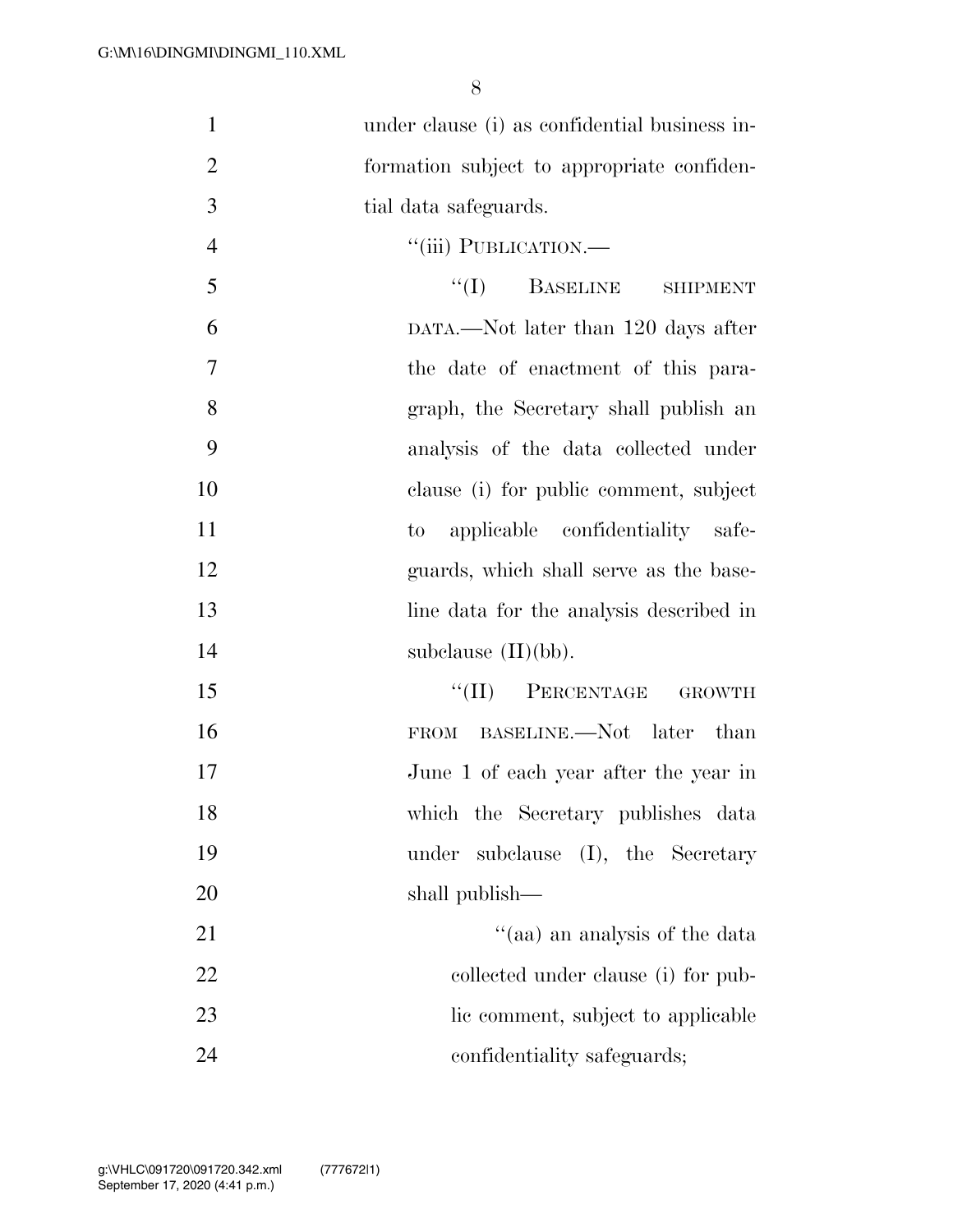| $\mathbf{1}$   | "(bb) the percentage growth                    |
|----------------|------------------------------------------------|
| $\overline{2}$ | in the number of shipments with-               |
| $\overline{3}$ | in each category of exempted                   |
| $\overline{4}$ | water heater relative to the base-             |
| 5              | line data described in subclause               |
| 6              | $(I);$ and                                     |
| $\tau$         | $f''(ee)$ the determination of                 |
| 8              | the Secretary as to whether the                |
| 9              | number of shipments for any cat-               |
| 10             | egory of exempted water heater                 |
| 11             | have increased by more than 25                 |
| 12             | percent compared to the baseline               |
| 13             | data for that category.                        |
| 14             | INCLUSION OF EXEMPTED WATER<br>``(C)           |
| 15             | HEATERS.                                       |
| 16             | ``(i)<br>IN GENERAL.—The Secretary             |
| 17             | shall, by regulation, revise the definition of |
| 18             | water heater under section $321(27)$ to in-    |
| 19             | clude an exempted water heater under sub-      |
| 20             | paragraph $(A)$ of that section if the Sec-    |
| 21             | retary makes an affirmative determination      |
| 22             | subparagraph $(B)(iii)(II)(ce)$ for<br>under   |
| 23             | that category of exempted water heater.        |
| 24             | "(ii) ENERGY CONSERVATION STAND-               |
| 25             | ARDS.—Any category of exempted water           |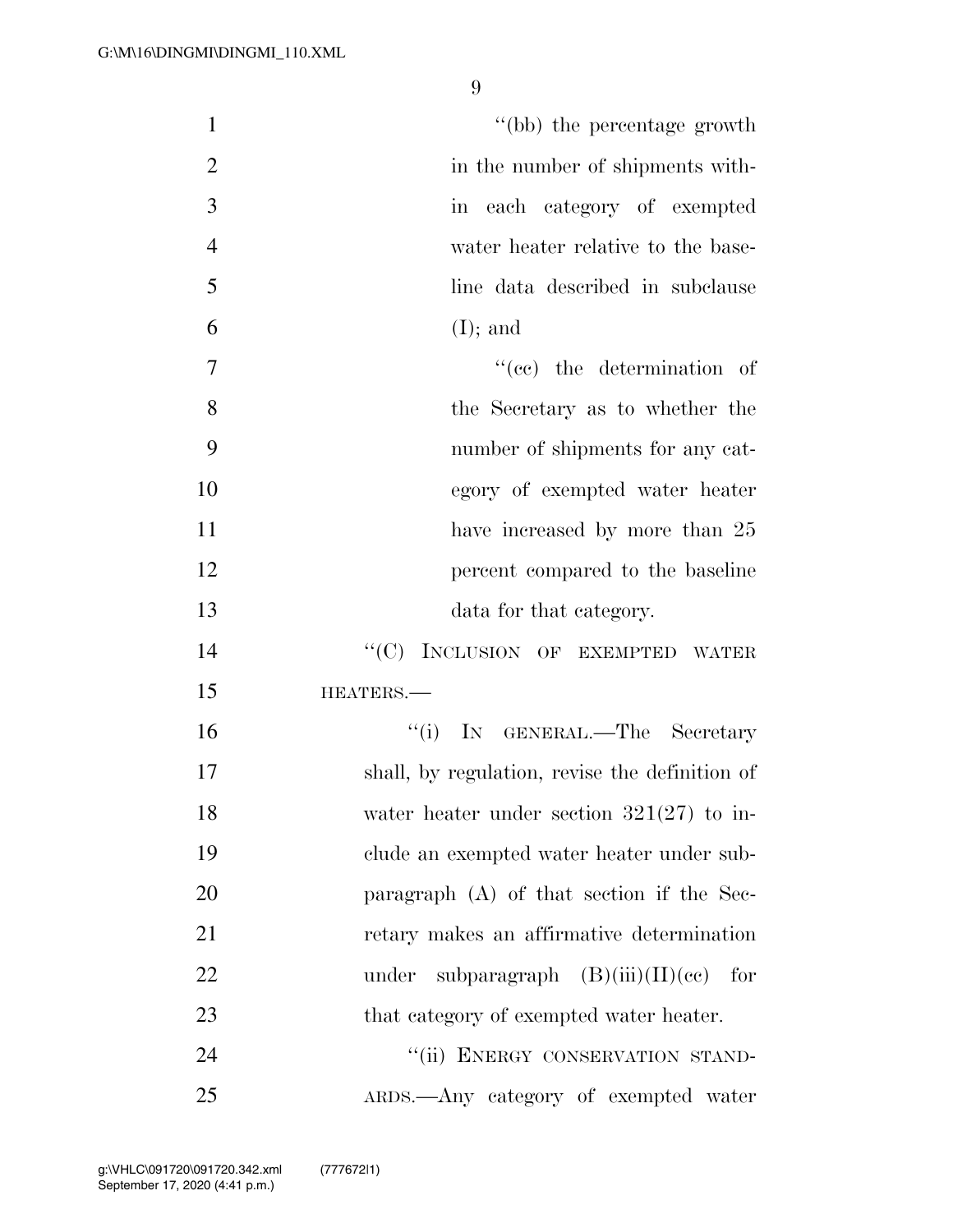| $\mathbf{1}$   | heater included in the definition of water             |
|----------------|--------------------------------------------------------|
| $\overline{2}$ | heater under clause (i) shall be required to           |
| 3              | meet the energy conservation standards                 |
| $\overline{4}$ | applicable to an electric or gas storage type          |
| 5              | water heater under this part.                          |
| 6              | "(iii) EFFECTIVE DATE.-For<br>any                      |
| $\overline{7}$ | category of exempted water heater, the                 |
| 8              | Secretary shall carry out clause (i), and re-          |
| 9              | quire compliance under clause (ii), not                |
| 10             | later than 1 year after the date on which              |
| 11             | the Secretary makes the affirmative deter-             |
| 12             | mination described in clause (i) for that              |
| 13             | category.                                              |
| 14             | "(8) STANDARDS FOR MULTI-INPUT ELECTRIC                |
| 15             | STORAGE WATER HEATERS.—A multi-input electric          |
| 16             | storage water heater shall be subject to the test pro- |
| 17             | cedures, energy conservation standards, labeling (if   |
| 18             | applicable), and certification requirements—           |
| 19             | $\lq\lq$ for electric storage water heaters            |
| 20             | under this part; and                                   |
| 21             | $\lq\lq$ for storage water heaters under part          |
| 22             | C.                                                     |
| 23             | "(9) TECHNOLOGY-NEUTRAL ELECTRIC<br>STOR-              |
| 24             | AGE WATER HEATER STANDARDS.—Notwithstanding            |
| 25             | any other provision of this Act, the Secretary may     |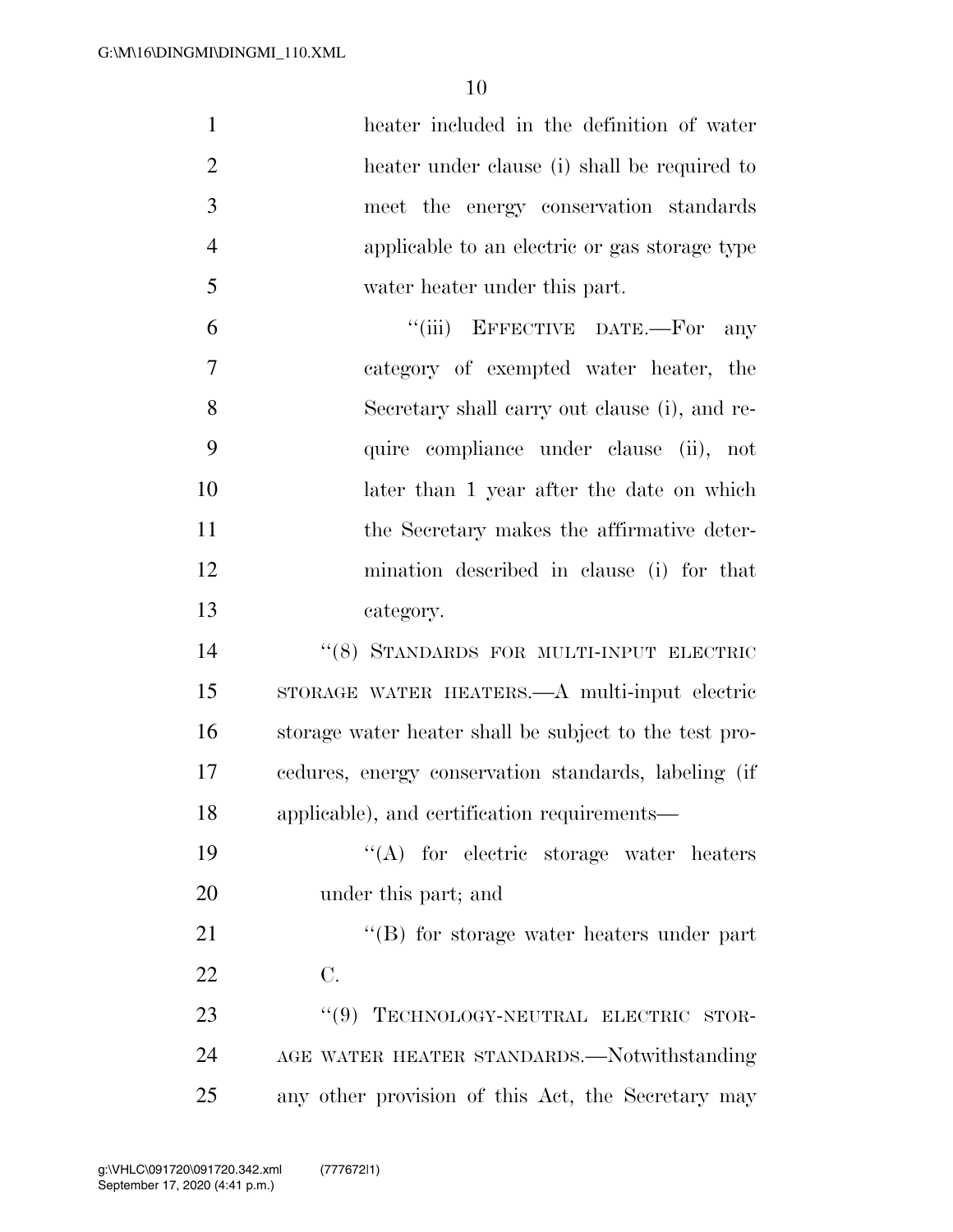| $\mathbf{1}$   | not create separate product classes for heat pump                   |
|----------------|---------------------------------------------------------------------|
| $\overline{2}$ | water heaters and other electric storage water heat-                |
| 3              | $ers.$ ".                                                           |
| $\overline{4}$ | (c) DEFINITION OF COMMERCIAL WATER HEATER.-                         |
| 5              | Section 340 of the Energy Policy and Conservation Act               |
| 6              | $(42 \text{ U.S.C. } 6311)$ is amended by striking paragraph $(12)$ |
| 7              | and inserting the following:                                        |
| 8              | $``(12)(A)$ STORAGE WATER HEATER.—                                  |
| 9              | "(i) IN GENERAL.—The term 'storage                                  |
| 10             | water heater' means a water heater that—                            |
| 11             | $\lq\lq$ (I) heats and stores water with-                           |
| 12             | in an appliance at a thermostatically                               |
| 13             | controlled temperature for delivery on                              |
| 14             | demand; and                                                         |
| 15             | $\lq\lq$ (II) is not a water heater de-                             |
| 16             | scribed in section $321(27)(A)$ .                                   |
| 17             | "(ii) EXCLUSION.—The term 'storage                                  |
| 18             | water heater' does not include a unit with                          |
| 19             | an input rating of 4,000 Btu per hour or                            |
| 20             | more per gallon of stored water.                                    |
| 21             | "(B) INSTANTANEOUS WATER HEATER.-                                   |
| 22             | The term 'instantaneous water heater' means a                       |
| 23             | water heater that—                                                  |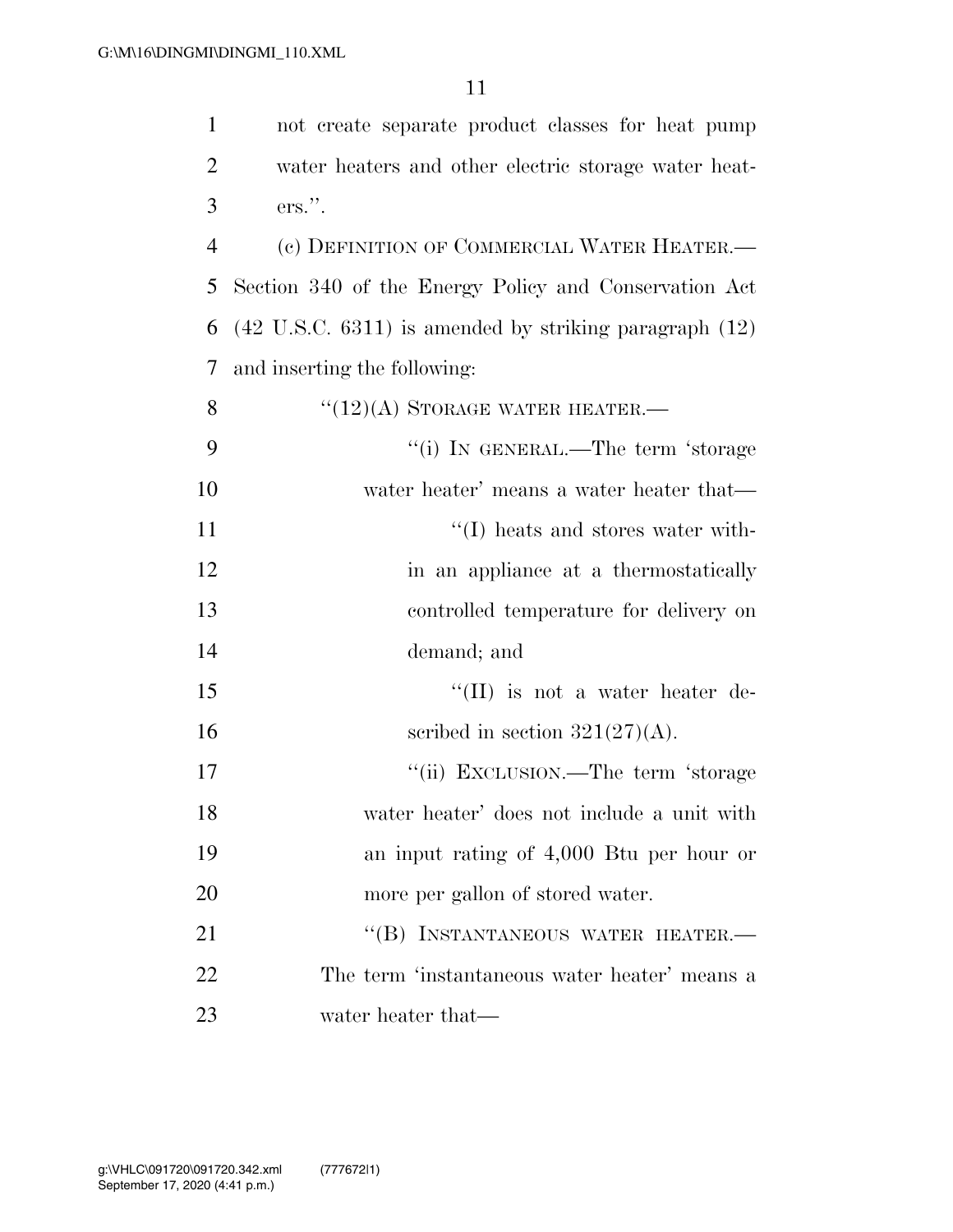| $\mathbf{1}$   | "(i) has an input rating of at least                      |
|----------------|-----------------------------------------------------------|
| $\overline{2}$ | $4,000$ Btu per hour per gallon of stored                 |
| 3              | water; and                                                |
| $\overline{4}$ | "(ii) is not a water heater described in                  |
| 5              | section $321(27)(A)$ .                                    |
| 6              | $``(C)$ UNFIRED HOT WATER<br><b>STORAGE</b>               |
| 7              | TANK.—The term 'unfired hot water storage                 |
| 8              | tank' means a tank used to store water that is            |
| 9              | heated externally.".                                      |
| 10             | (d) LABELING REQUIREMENTS.—Section 344 of the             |
| 11             | Energy Policy and Conservation Act (42 U.S.C. 6315) is    |
| 12             | amended by adding at the end the following:               |
| 13             | "(1) LABELS FOR CERTAIN COMMERCIAL WATER                  |
| 14             | HEATERS.                                                  |
| 15             | " $(1)$ In GENERAL.—Notwithstanding any other             |
| 16             | provision of this section, water heaters described in     |
| 17             | section $321(27)(B)$ shall be required to bear a per-     |
| 18             | manent label, applied at the point of manufacture,        |
| 19             | that, subject to paragraph $(3)$ , satisfies the require- |
| 20             | ments described in paragraph $(2)$ .                      |
| 21             | "(2) REQUIREMENTS.—A label required under                 |
| 22             | paragraph $(1)$ shall—                                    |
| 23             | $\lq\lq$ be made of material not adversely af-            |
| 24             | fected by water;                                          |